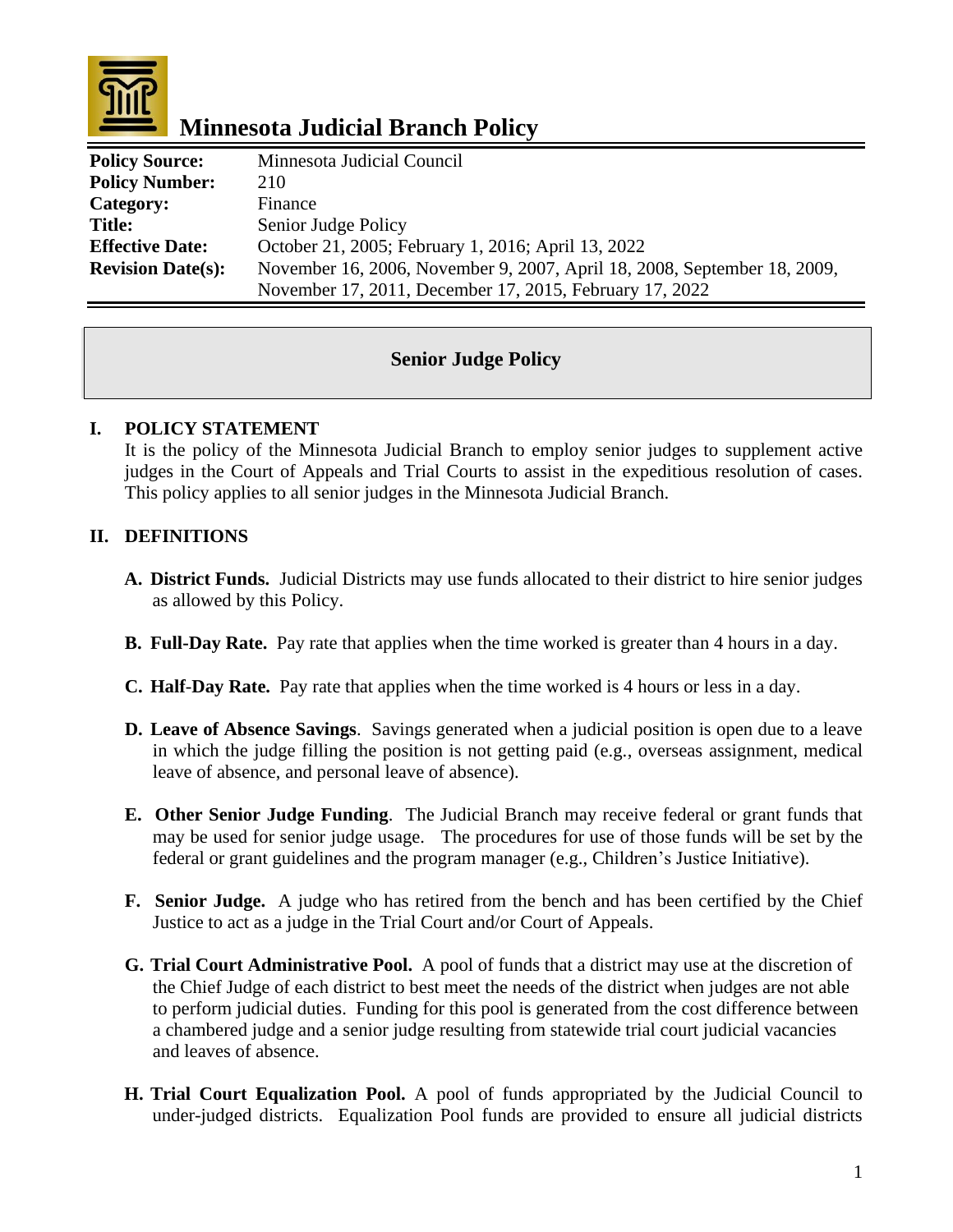receive senior judge funding up to the statewide three-year rolling average judge need weighted caseload data from the 4<sup>th</sup> quarter prior to the start of each biennium.

- **I. Trial Court General Pool.** A pool of funds, contained in the trial court budget, that the Legislature appropriated to the Trial Courts for senior judge usage. These funds are distributed to under-judged districts using the three-year rolling average judge need weighted caseload data for the  $4<sup>th</sup>$  quarter prior to the start of each biennium.
- **J. Vacancy Savings**. Savings generated when a judicial position is vacant due to retirement, termination, death, or a newly created judgeship has not been filled.

# **III. PROCEDURES**

- **A.** Roles and Responsibilities
	- 1. Chief Judge of the Court of Appeals. The Chief Judge is responsible for determining the senior judge requirement and funding level for the Court of Appeals.
	- 2. Chief Judge of a Trial Court Judicial District. The Chief Judge is responsible for monitoring the budget and spending the district's senior judge funds in a manner best suited for the district in accordance with the provisions of this Policy.
	- 3. District Administrator of a Trial Court Judicial District. District Administrators are responsible for monitoring their senior judge funding pools throughout the biennium to ensure that their senior judge funds are exhausted within their district by the conclusion of the biennium or that their unused senior judge funds are released as timely as possible to facilitate senior judge usage in other districts or to fund statewide unfunded needs.
	- 4. Judicial Council. Judicial Council is responsible for approving the Trial Court's allocation of the General, Administrative and Equalization pools. The Council is also responsible for establishing the biennial vacancy and leave of absence per diem percentage each biennium and for addressing senior judge special needs or emergencies.
	- 5. SCAO Court Services Division. The SCAO Court Services Division will compute the allocation of the General and Equalization pools based on the three-year rolling average judge need weighted caseload data from the 4<sup>th</sup> quarter prior to the start of each biennium. Calculations will be amended and recalculate mid-biennium if the creation and funding of new judicial or quasi-judicial positions occurs within the first year of the biennium.
	- 6. SCAO Finance Division. The SCAO Finance Division will process the senior judge payroll and provide projection reports for Judicial Council and district administrator usage. SCAO Finance Division will discuss senior judge usage and projections with members of JAD at least twice each fiscal year.

## **B. Use of Senior Judges in the Court of Appeals**

- 1. Funds amount to be determined by the Court of Appeals Chief Judge.
- 2. Details of Operation to be determined by the Court of Appeals Chief Judge.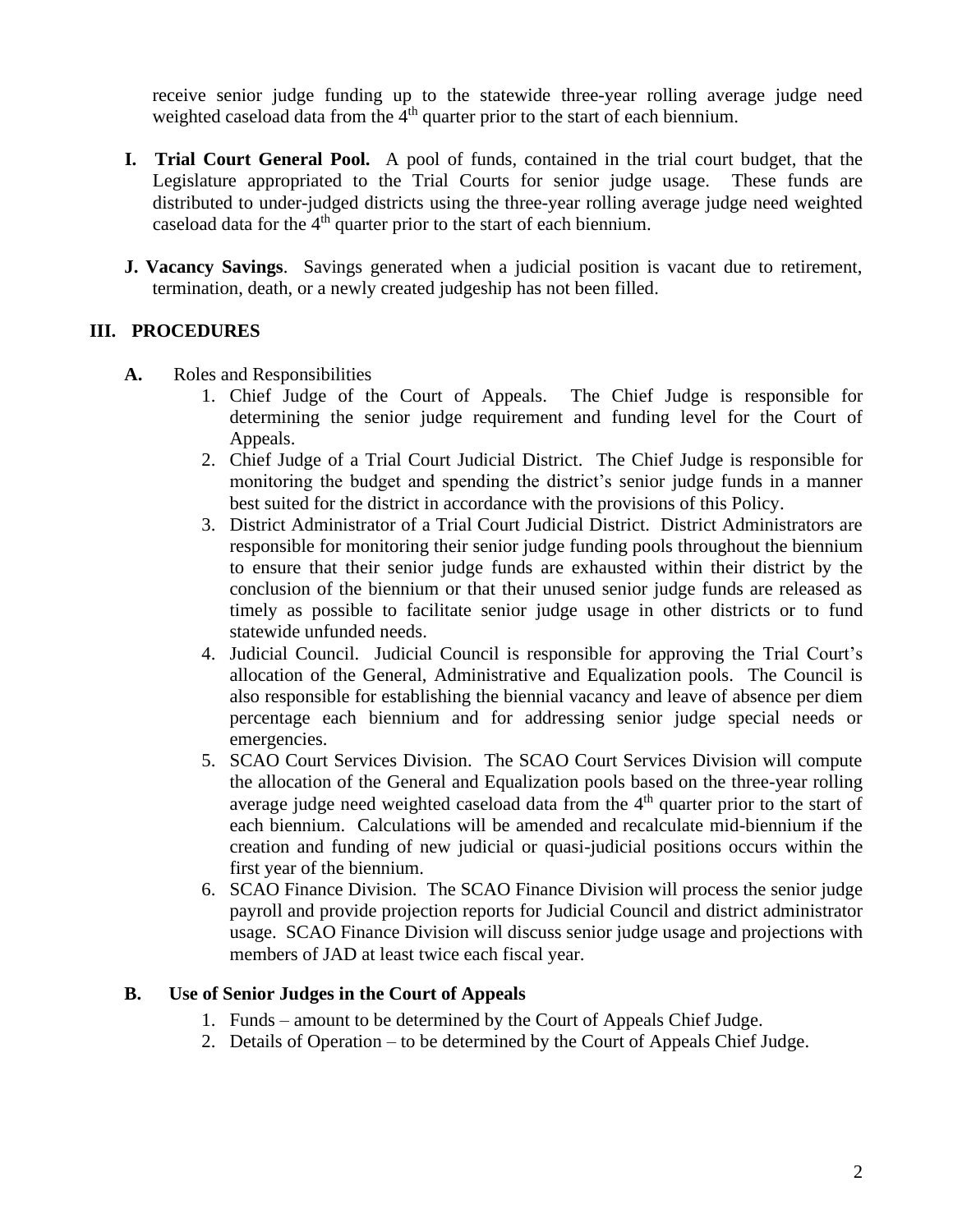#### **C. Use of Senior Judges in the Trial Courts**

- 1. Funds not spent in the first year are carried forward in that district's senior judge budget to the second year of the biennium.
- 2. Administrative Pool

Each District will receive an amount designated by the Judicial Council. Districts may use Administrative Pool funds as deemed appropriate, e.g., to cover emergencies, judges in organizational leadership positions, judges that train, judges that mentor, etc.

SCAO Finance will monitor savings from trial court vacancies and leaves of absences. SCAO Finance will notify the Judicial Council when savings are not available to fund the Administrative Pool or when there are significantly more funds available than originally allocated.

3. General Pool

The General Pool will be pro-rated each biennium based on the funds available and the relative need of the districts that are under-judged. Calculations will be amended and re-calculated mid-biennium if the creation and funding of new judicial or quasi-judicial positions occurs within the first year of the biennium.

4. Equalization Pool

Trial Court Equalization funds are distributed after General Pool funds to underjudged districts using the three-year rolling average judge need weighted caseload data from the  $4<sup>th</sup>$  quarter prior to the start of the biennium. Calculations will be amended and re-calculated mid-biennium if the creation and funding of new judicial or quasi-judicial positions occurs within the first year of the biennium.

5. Judge Vacancy and Leave of Absence Savings

Subject to the availability of funds, each district will receive an amount designated by the Judicial Council for each day the position is open. The funds can be:

- a) Used for funding a senior judge,
- b) Transferred to another judicial district for senior judge payroll costs,
- c) Can be transferred to the district's DIS budget to be used for salary or operation expenses; and/or
- d) Contributed to fund statewide unfunded needs.
- 6**.** Senior Judge Court Reporter Costs

Judicial Districts may use senior judge funds to pay for court reporter costs associated with senior judge coverage.

7. Out of District Judge Assignments

If a trial judge is not available for an out of district assignment, the Chief Justice can use senior judge funds from the district that is receiving the senior judge assistance to pay for a senior judge.